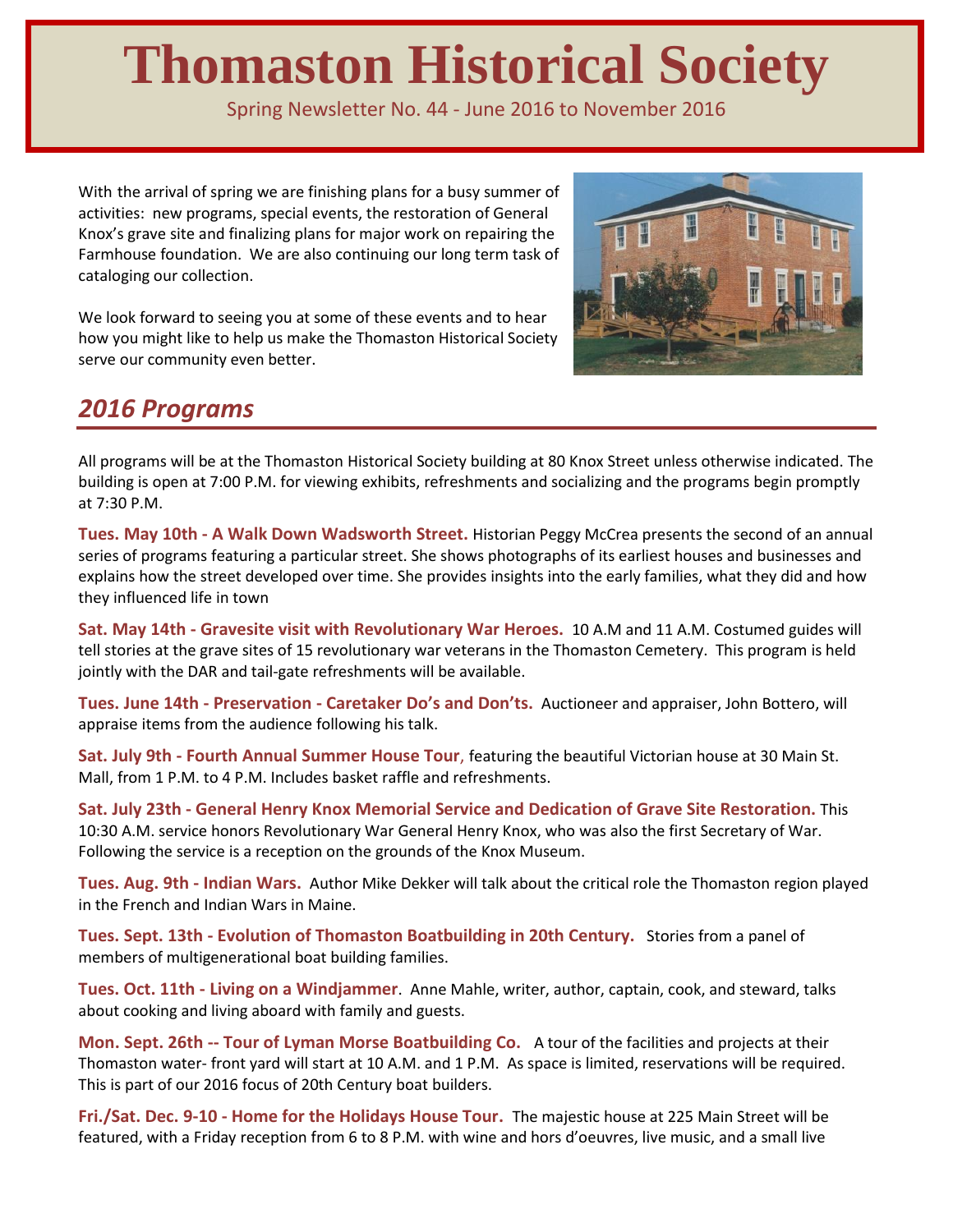auction. The tour and silent auction continue on Saturday between 10 A.M. and 4 P.M. Reservations are needed for the Friday night event and tickets may be purchased at the door on Saturday.

The tour of Thomaston Churches to honor the 200th anniversary of the Baptist Church has been delayed because of the Route 1 road work which will likely make access a problem.

# *Gen. Henry Knox Gravesite Restoration and Dedication*

Thanks to cooperation from many organizations and individuals, we have the money to complete the gravesite restoration this summer. This conservation /restoration project includes cleaning and repairing the monument and side stones finished last fall. An iron fence in the spirit of the original one is being made for installation in early July. The project also includes adding a sign at the road to explain who Knox was, name the large sponsors, and direct visitors. A new sign at the gravesite was made for us by the Maine State Prison along with an arrow to turn visitors toward the grave on Avenue 1. We still need funding for the finials on the fence posts to complete the restoration project.

This has been a strong, cross-organizational effort. One example includes one of our earliest and largest contributors, the Society of the Cincinnati of Massachusetts, thanks to Reny Little. They also encouraged the national organization to give a significant donation in honor of Knox, a founder of the society. Connor Homes donated Alex Hernandez's time to do the engineering drawing required for the new fencing. The town's public works department is going to do the sign installation for us.

Other major donors include Maine Masonic Charitable Foundation, thanks to help from Ron Gamage, the Maine State Society - Sons of the American Revolution, Maine DAR, and many more. Just recently, we won a matching grant from the National Society - the Daughters of the American Revolution. This largest of our donations covered the final money needed for the fence. The Lady Knox Chapter of the DAR has given strong support, not only in sponsoring our national grant application, but in encouraging the state chapter support, and helping us design the signage.

Join us on July  $23^{rd}$  at the grave site to celebrate this restoration and thank our many donors who will be represented.

Susan Devlin and Donna Tokarz Knox Gravesite Committee

# *Warning Out and the Poor House in Thomaston*

*Warning out* strangers was a practice originating in suspected cases of pauperism, which became general throughout the Commonwealth toward any and all newcomers without discrimination. The action was first taken here in Thomaston in 1785 when residents became fearful of indigents moving into town, anticipating support from taxpayers. Local families had marginal earnings and would be hard put to share their meager existence with others. The basic intent was to encourage potential homesteaders to have employment and means to sustain themselves before moving to the area. The practice was discontinued about 1788 but renewed again in 1792, when there was a new threat of being overburdened by outsiders without a means of support. It afterwards



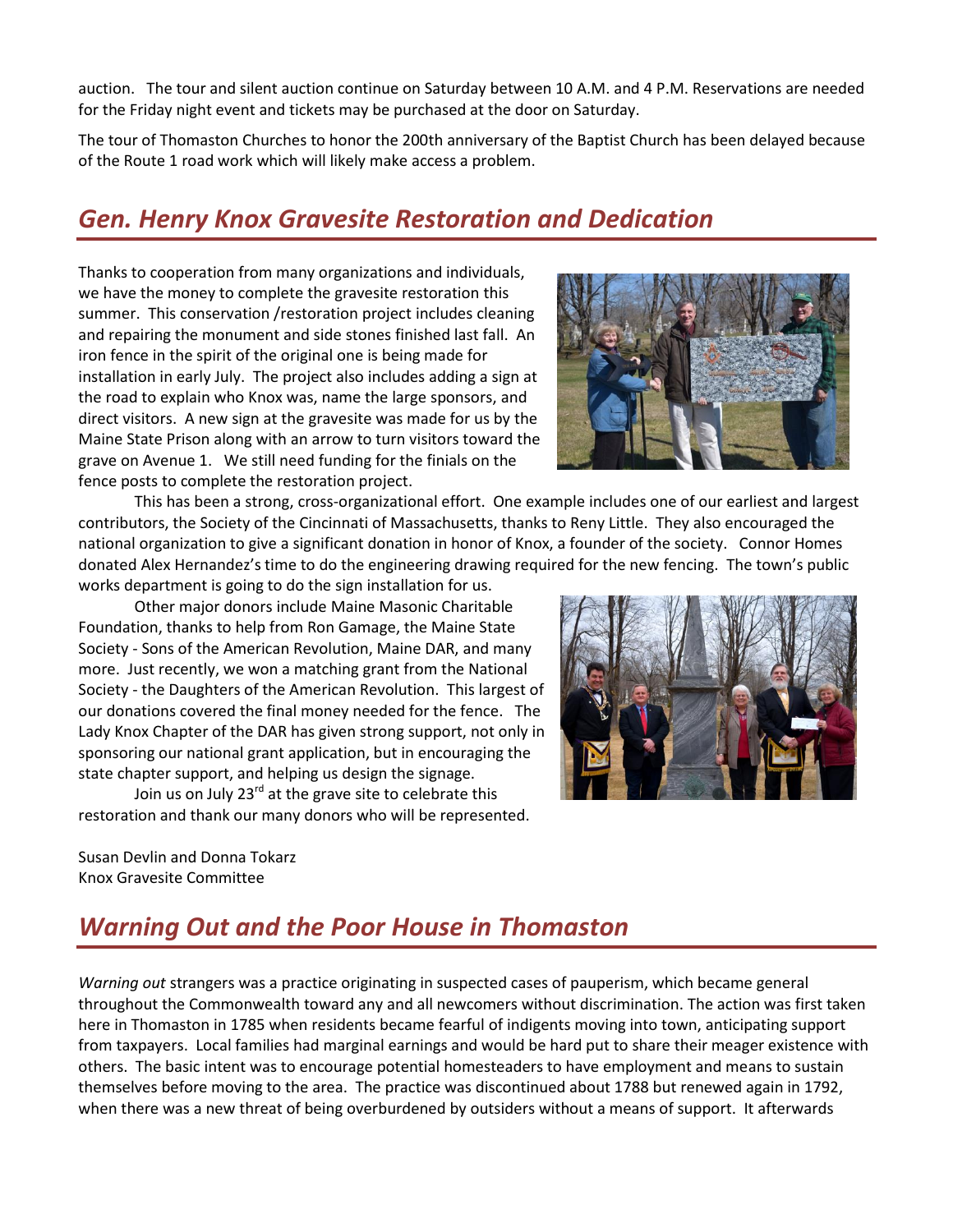proved that many of the town's most valuable and thrifty citizens were treated in this manner…including Rev War soldiers David Jenks, Phinehas Butler and John Tings, and Ebenezer Thompson.

Eventually the practice was replaced by the concept of a Poor House. Prior to the construction of the

Poor House, local paupers were boarded out with neighbors. In 1836, land was bought from the Dr. Dodge estate on Meadow Road in what is now Rockland, and a two-story house was erected as an alms house, or house of correction. This building housed the needy from early Thomaston – including South Thomaston and Rockland until the town was divided and the building was sold. The poor



of Thomaston were again boarded out at the discretion of the selectmen until 1862, when the selectmen built a large house with outbuildings for operation as the Poor or Town Farm on Erin Street. The complex contained a barn, stable and several farm outbuildings. The town hearse, drawn by a horse from the Poor Farm stable, was kept in one of the smaller buildings.

For years, the Poor House sheltered those who, because of physical infirmities or mental defects, were unable to support themselves. Children grew up in the place where lived sick folks, idiots, drunks, and sometimes unfortunate persons neither decent nor in any way fit to be with children. By 1969 other means were in place to assist the needy at which time the buildings were removed and the cellar filled in and graded for cemetery extension. The house stood about where the Leighton monument is now situated in the Village Cemetery.

Margaret McCrea Historian

## *News about Our Museum*

With the success of our profile of World War II veterans last year, there has been demand for us to continue - interviewing Korean War and Viet Nam vets. We are making a list of those who are willing to be included. If you know of someone to add to our list or the descendants of a patriot who died in one of these conflicts please let us know.

We also have two new exhibits we are working on. We are expanding and refining our 20<sup>th</sup> Century Boat builders – as a special theme for this year. We also want to do a clothing and accessories exhibit. Finally, keep on the lookout for new displays in our satellite collection at the library.

Work continues as we document our collection on the PastPerfect museum management software and as we do this, we are finding that many of our archived items are not stored properly for long term preservation. We are repacking items as we catalog the collections which will take a long time. We desperately need volunteers.

We have received some wonderful additions to our collection recently, including the following:

- Items from the Ruggles Auction, including two pieces of furniture, china, children's clothing, a morning dress and more - from Dave and Cindy Bowman
- Bricks from the Georges Hotel found during excavation for the new sewers
- Tray from Ivy Dodd's estate from Nancy Smith
- Framed collage picturing Maine State Prison Workshop projects from Alan Young and John Upham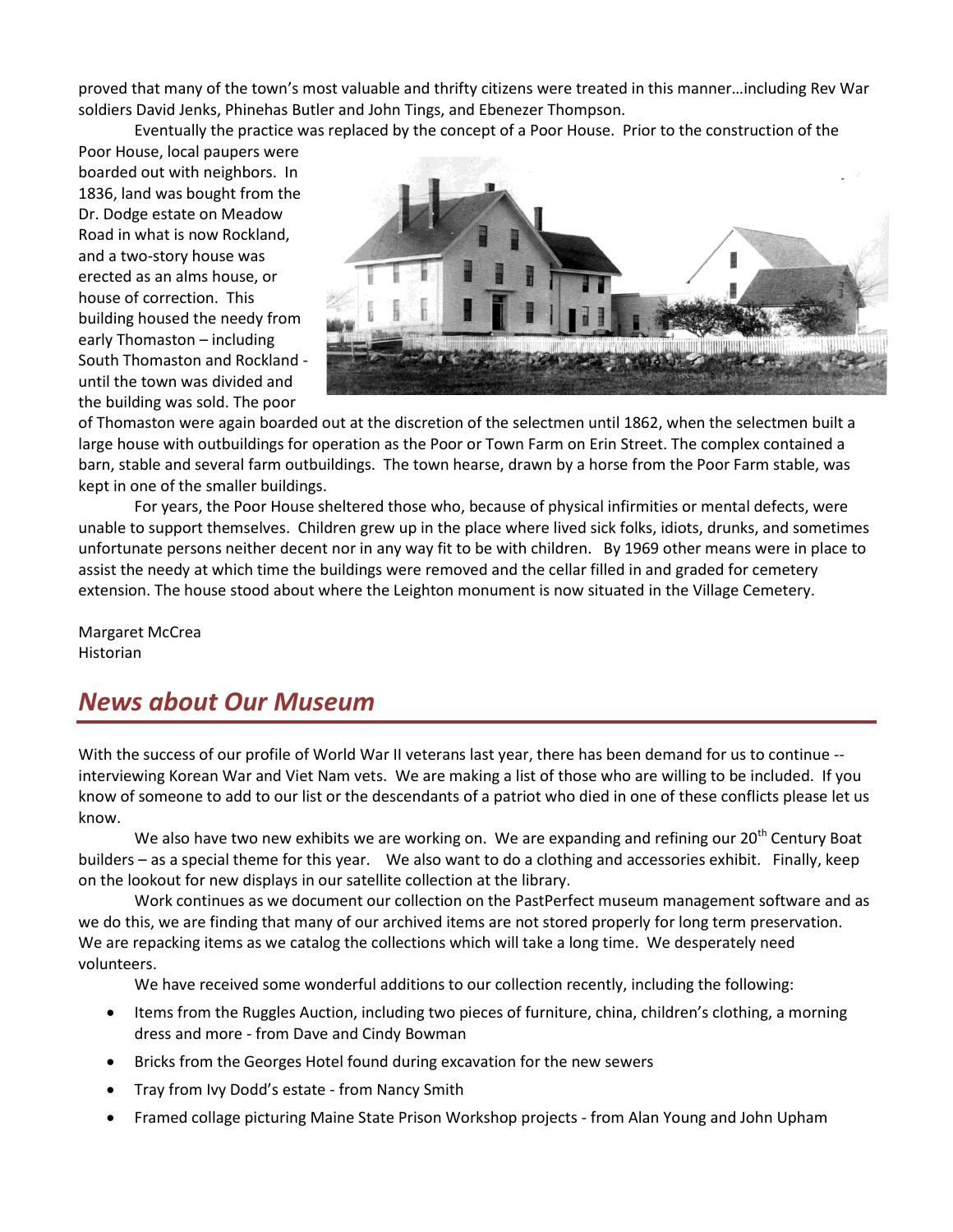- Photos of Ro Ann, built in 1947 at Newbert and Wallace from Kay Sylvester
- Fire Department photos ( circa 1947) and church photos (1870-1896) from John Upham
- Two 1910 Thomaston Brick Co. Preferred Stock Certificates from Carol & David Hoskins
- 1923 Maine Register: State Year Book and Legislative Manuel from Thomaston Public Library
- Exchange/return of items related to Thomaston from other institutions -- Waldoborough Historical Society, Union Historical Society, and Prince Memorial Library

## *Fourth Annual Summer House Tour*

We are pleased to announce that our 4th annual Summer House Tour will feature the lovely Victorian home of Neal and Sheilagh Guyer, located at 30 Main Street Mall, just off Route 1.

This year the Summer House Tour will take place on Saturday, July 9 from 1-4 P.M. Room docents will share the history of the house and we hope to provide information on its restoration and renovations as well.

You've heard the phrase "Location is everything" and it certainly is this year as Route 1 in Thomaston will be undergoing road work. The Guyers' home is visible from Route 1 but is accessible from the corner of Route 1 and School Street. Their house is the first on the left on Main Street Mall from the School Street end of Route 1. Parking is available along School Street and Main Street Mall.

Tickets for this event will be available at the door.



Members: \$5; non-members: \$8. Light refreshments are available with ticket purchase and raffle baskets tickets will also be available. Rain date is Sunday, July 10.

We will need lots of extra help that day for room sitters and also for basket donations for our raffle. These baskets can contain any assortment of items such as books, greeting cards, gift certificates to local businesses, ornaments, handmade items, candles, dinner invitations, etc. The contents can be as varied as your imagination can take you. Please call Mimi Zwick at 354-7029 or contact her by e-mail a[t mzwick@myfairpoint.net](mailto:mzwick@myfairpoint.net) to volunteer or to make a donation for our raffle.

Mimi Zwick Historic Houses Chairperson

# *Farmhouse Restoration Imperative!*

Based on the CAP grant evaluation of our nearly 220 year- old building, we know we have major moisture issues due not only to the building's age and construction, but also to the "bowl" the building sits on. This must be addressed to protect the building and our collections. One of the challenges is that we only own the foot print of the building which sits in the middle of Maine DOT land.

Recently we contracted with the engineering firm Gartley & Dorsky to create a detailed plan to trap and remove ground water from around the perimeter of the Thomaston Historical Society building, aka "the Farmhouse." Their survey and preliminary plan is complete. This evaluation uncovered that our elevation is such that we will need a pump to get water to the storm sewer. Also, the problem is not just the old building but that moisture is coming up through the slab of the addition which contains our archives.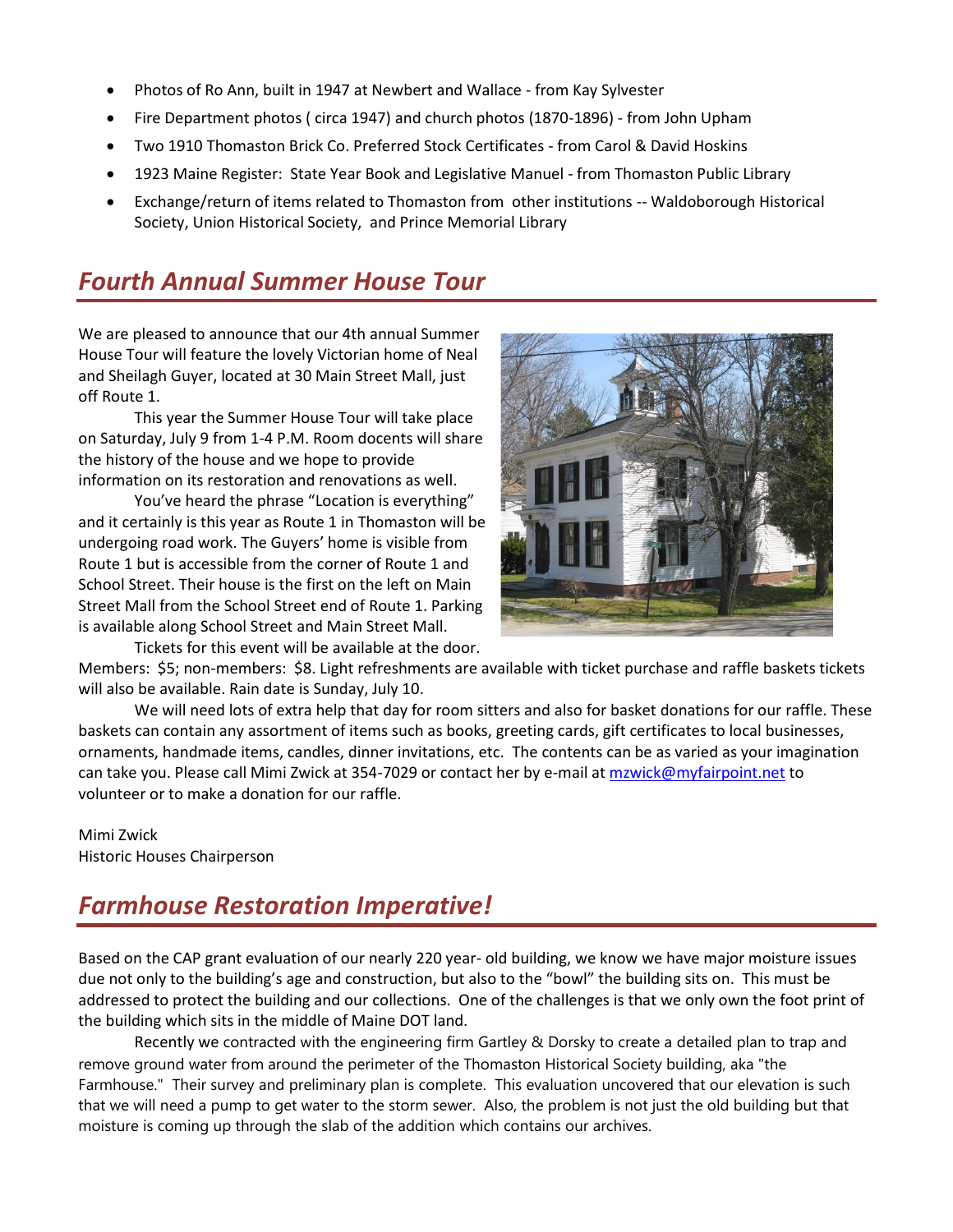Gartley & Dorsky will also gain necessary agreements with the Maine DOT and the town of Thomaston for the work required. The final plan and hopefully approval should be completed in May. Then the task of writing grants to raise the money will begin. Our possible optimistic wish is to do the major structural work in early fall after the museum's primary season is over, if the money can be raised quickly.

Bill Eberle and Susan Devlin Restoration Planning

# *Meet Eve Anderson - Historical Society President Emeritus*

When Eve and Olof Anderson moved to Maine in 1990, 25+ years ago, they enthusiastically adopted Thomaston as their home. Eve's energy and love of history allowed her to help our community in many ways.

What we know Eve best for is her contributions to the Thomaston Historical Society. As president from 1996 to 2002, Eve introduced new energy at a critical transition with the retirement of many of the old guard. She launched Museum in the Streets and she negotiated with the Maine DOT so that we at least own the land on which the Farmhouse Museum stands. Eve and Olof planned the ell addition on the old foundation of the building. This



allowed us to have one of the few temperature and humidity controlled archival storage rooms in a small town museum, and it enabled us to expand our display areas. Among the many other contributions of the Andersons is the acquisition of the Cilley/Prince archive of letters. Eve transcribed and published the letters documenting this important multi-generational Thomaston dynasty. Eve just recently retired as our media chair but has agreed to stay on the board as President Emeritus.

Eve's contributions to Thomaston are not limited to the Historical Society. Eve was also a member of the Friends of Montpelier Board and the Watts Hall management committee for many years.

# *Museum Store -- 20% Off Sale All Summer*

Please stop by the museum this summer and see what we have in our little shop area.

Our Barnabus Webb gold-plated brass ship ornaments are in boxes ready for gift giving or souvenirs. This beautiful ornament was designed by our historian and artist, Peggy McCrea, and it would be a wonderful memento for summer visitors to the area as the ship was built in Thomaston. We also have plenty of interesting and informative books, mugs, note cards, T-shirts, lapel pins, and our nostalgic 1878 Thomaston Maps. Remember, members get 10% off all items.

We will be having a 20% sale off most items throughout the summer, so please stop by to see our exhibits and maybe do some shopping!

Aleta Kilborn Secretary and Store Manager

# *Volunteer and Learn About Thomaston History*

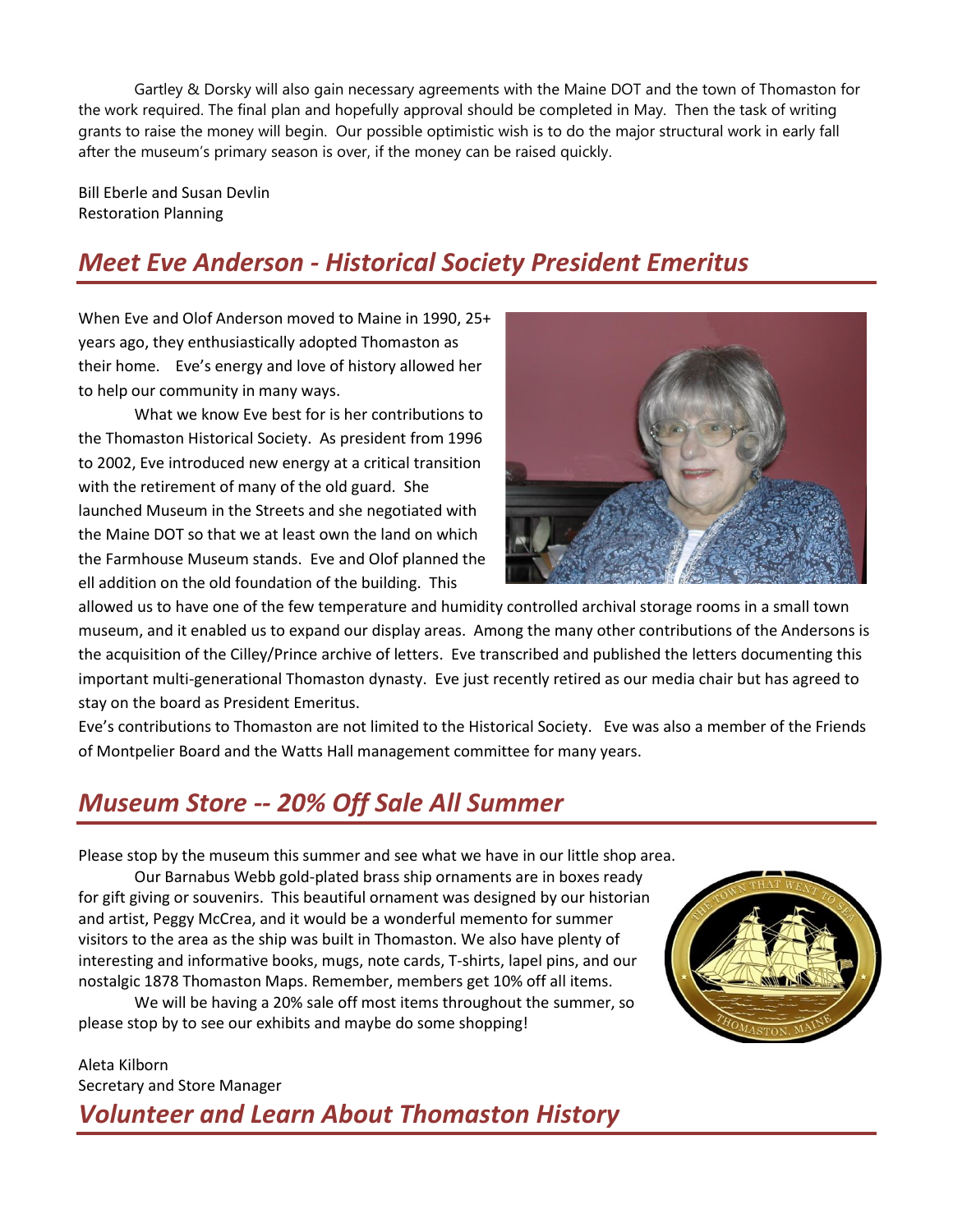The Board is working on the slate of board members and officers for the year 2016-2017. We have our officers and most board members for the slate you will receive at the annual meeting. However, we are in need of a Finance Chair, Building & Grounds Chair and Media Chair.

- Eve Anderson, our Media Chair has to step down because of health issues.
- We have been without a Finance Chair for a year, and this is neither good nor acceptable.
- Rod Grindell, our Building & Grounds Chair and computer tech/set-up person. Since we are in the process of automating our whole collection, handling both jobs is too much.

We must replace these chair persons or find people to fill part of each role. Can you or someone who help?

We can always use people to sit at the museum during our open summer hours. We really prefer and need at least two at the museum when open. I realize summer is a busy time for us all, but if you could even spare a day here and there, it would be wonderful! We are open Tuesdays and Thursdays 2-4pm and Saturdays 1-3pm June through the first week of September. It is a wonderful chance to learn more about our collection and Thomaston's history and to meet interesting visitors.

Finally, we need help in cataloging and repacking our collection. This can include work at the museum or at home with data entry.

#### Kathleen Daley Vice President and Volunteer Chair

# *Historical Society Membership -- A Joy, A Challenge*

Being a member of the Historical Society of Thomaston is both a joy and a challenge. A joy because of the rich and far reaching history of Thomaston that the Society is excited to share with its members and the public at large. A challenge because of the effort and devotion it takes to keep that history alive and to be at the forefront of today's events. This requires resources.

Please come and join in the excitement. It's that time of the year again when we are looking for our current members to rejoin the Thomaston Historical Society and for our past members to take another look at the many things the Society has to offer each year. And we are looking for new blood to infuse into our mission.

Dear past, present and potential members, we invite you to join/rejoin us not only because your involvement in our town's historical society can open your eyes to days gone by, but because of the richness of the Society's mission, one that you can believe in. I assume, as it is with me, being a member gives us a sense of community belonging. Oh yes, and there is the tax deduction to consider.

The Thomaston Historical Society is all volunteer based and one of the busiest historical societies in the State of Maine. And why is that? Well, historic preservation includes a broad range of costly work, from building rehabilitation and maintenance to education and program development and basic administrative support. Finding money and other resources for this work will always be a challenge.

We believe that perseverance and ingenuity can lead to success. We further believe that with your support, may that be membership dues or donations of your time, we will continue to grow in fulfilling our mission of preserving the rich history of the Town of Thomaston.

Again, please join us by going to our website[: www.ThomastonHistoricalSociety.com](http://www.thomastonhistoricalsociety.com/) to complete the membership form and use PayPal, or fill out the enclosed form and send it back with a check, or stop by to renew at the Society's Museum when we are open.

Ursula Kruse-Vaucienne Membership Chair